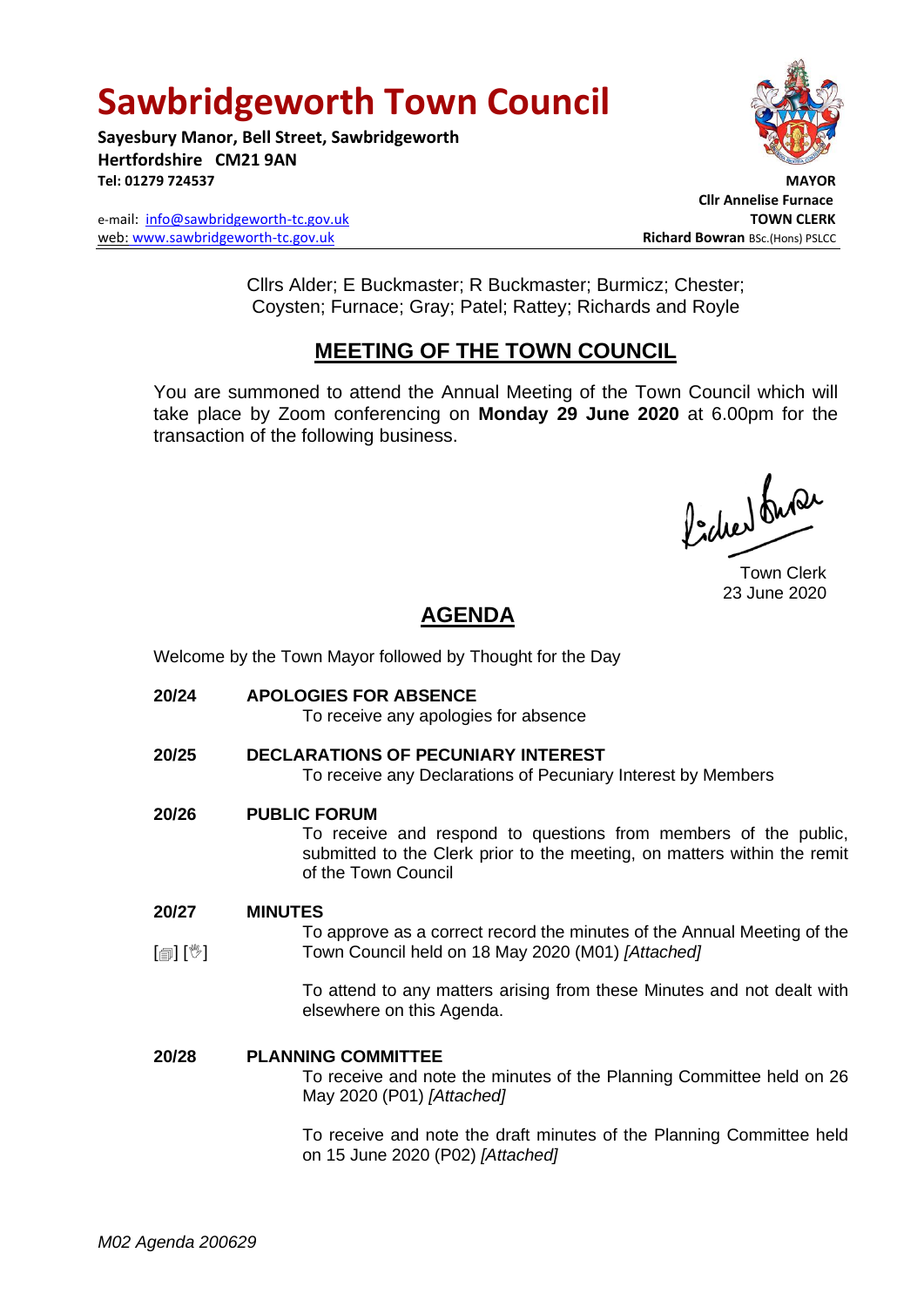**20/29 ECONOMIC DEVELOPMENT AND STAP COMMITTEE** To receive and note the draft minutes of the Economic Development and STAP Committee on 26 May 2020 (E00) *[Attached]*

### **20/29 FINANCE & POLICY COMMITTEE**

To receive and note the draft minutes of the Finance and Policy Committee held on 26 May 2020 (F01) *[Attached]*

### **20/29 AMENITIES COMMITTEE**

To receive and note the draft minutes of the Amenities Committee held on 15 June 2020 (A01) *[Attached]*

### **20/30 MAYOR'S CORRESPONDENCE/COMMUNICATIONS**

To receive Mayor's report [*Forwarded separately]*

### **20/29 REPRESENTATIVES REPORTS**

To receive representatives reports from:

- County Councillor E Buckmaster *[Forwarded separately]*
- District Councillor Alder
- District Councillor R Buckmaster *[Forwarded separately]*
- District Councillor Burmicz
- Hertfordshire Police
- Other Representatives
	- Cllr Royle Footpaths; Schools; Town Twinning; and VJ Day *[Forwarded separately]*
	- Cllr R Buckmaster *– RHSO; SYPRC [Forwarded separately]*

#### **20/30 OFFICERS REPORTS**

 $[\blacksquare]$ To receive Officers' reports for the month of May 2020 *[Attached]*

#### **20/31 SYPRC CONSTITUTION**

[ 1] [ 1] To approve the additions to the Constitution of the SYPRC proposed by the management committee on 21 May 2020. These are the inclusion of a Mission Statement, the requirement for DBS checks and a change to the reporting limit for expenditure. [*Attached]*

### **20/32 HERTS CC SPEED MANAGEMENT STRATEGY**

To note the Herts CC Speed management Strategy and consider the town council's response indicating the specific areas that members would wish to be considered as an integral part of the town traffic management plan.

### **20/33 SAWBRIDGEWORTH RETURN TO WORK**

To note the current measures in place and being proposed for the social distancing and safety of people as retail and commercial premises are allowed to re-open.

### **20/34 DEPOSIT & CONSULTATION DOCUMENTS**

To note receipt of any Documents for Noting and Consultation

### **20/35 FINANCIAL REPORT**

To note the current Financial Report

### **20/36 ACCOUNTS FOR PAYMENT**

To note and approve accounts for payment